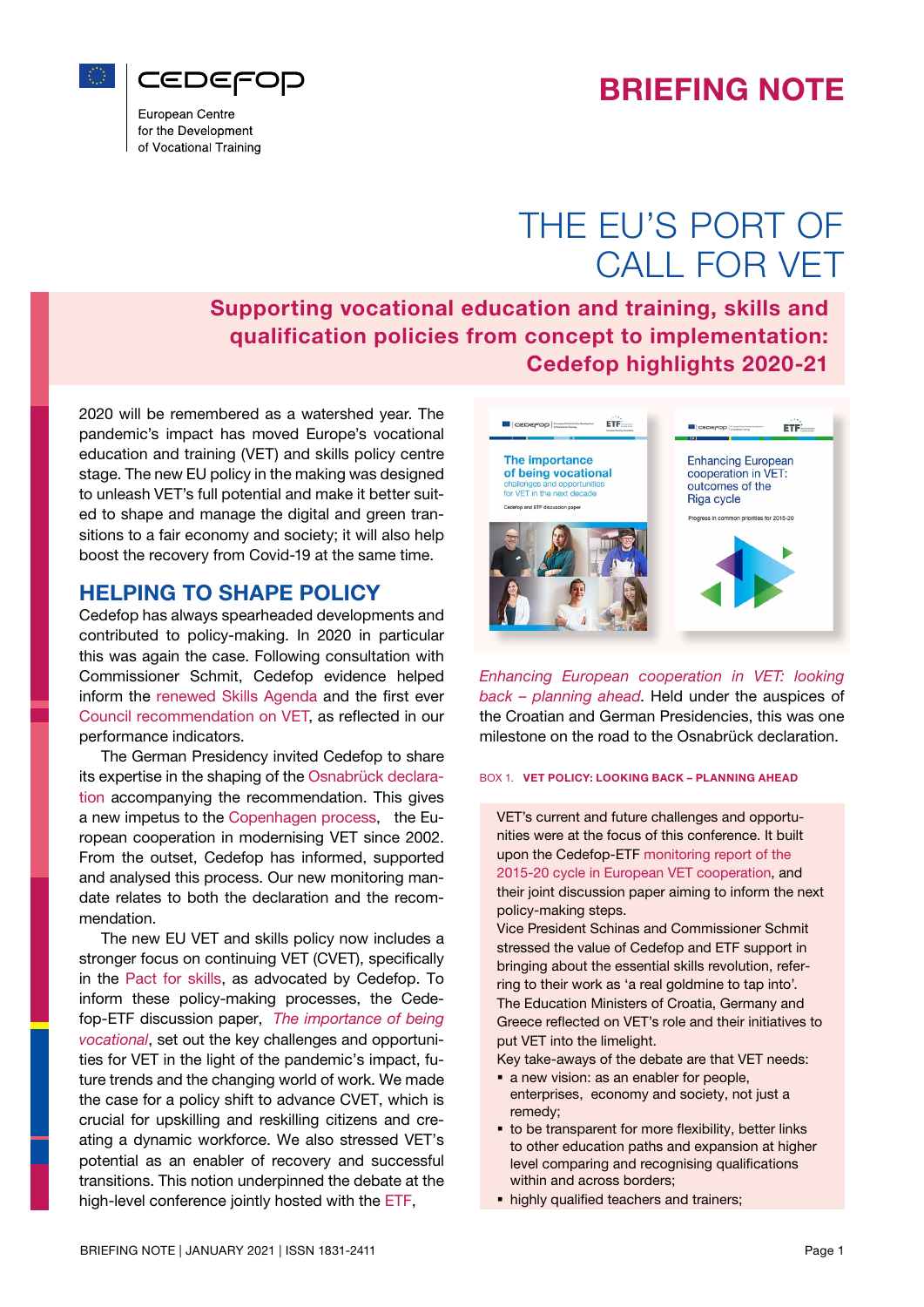- to be excellent and innovative to enable the green and digital transformation, bolstered by education-work partnerships and strong skills intelligence;
- a lifelong learning culture and governance systems for CVET to be the new standard path for all adults.

# DESIGNING A NEW CEDEFOP **STRATEGY**

The stronger emphasis on CVET and the discussion paper are part of Cedefop's new strategy, also reflecting the extended remit of the Agency's 2019 recast Regulation. Like VET, Cedefop needs to take different perspectives, be agile and at the cutting edge of developments.

Supporting proactive, learner-centred and flexible VET throughout people's lives is at the core of our strategy for the years to come. This new course is based on our conviction that CVET should become the 'new normal' for all adults, supported by a skills guarantee and individual learning rights as necessary conditions to make lifelong learning a reality.

## BEING RESPONSIVE TO CHANGE

Developing new ideas, embracing change and providing evidence underpin our values and strategy.

In 2020, virtually overnight our resilience, agility, creativity and ability to continue our work were put to test by the unprecedented challenge of the pandemic. Adopting digital solutions, and implementing a crisis strategy and a business continuity plan, were among the necessary steps we took to safeguard Cedefop's operations and the wellbeing of staff.

#### Adapting to the new normal

This also meant going virtual with planned events, including the Cedefop-[Eurofound](https://www.eurofound.europa.eu/) seminar *[Workplace](https://www.cedefop.europa.eu/en/events-and-projects/events/launch-european-company-survey-2019-ecs-2019-overview-report) [practices unlocking employee potential](https://www.cedefop.europa.eu/en/events-and-projects/events/launch-european-company-survey-2019-ecs-2019-overview-report)*, and the subsequent webinars. Aiming to create synergies and add value to their complementary areas of expertise, the two agencies have collaborated since 2019 on the European company survey. A [key survey](https://www.cedefop.europa.eu/en/publications-and-resources/publications/2228) finding is that investment in skills development translates into superior company performance, though few companies make such investments.

From Cedefop's perspective, one of the main questions to explore further is how to shape workplaces to help staff learn and use skills to their full potential; and how social partners, HR and training practitioners can support this change.

This is a crucial question, considering the massive need for upskilling and reskilling: even before the outbreak of the pandemic, [Cedefop research](https://www.cedefop.europa.eu/en/publications-and-resources/publications/3081) suggested that 46% of the adult population in the EU-27, Iceland, Norway and the UK would have to update their skills or gain new ones.



Against this backdrop, and Covid-19-induced labour market disruption, the 2020 policy learning forum *[Upskilling pathways: a vision for the future](https://www.cedefop.europa.eu/en/events-and-projects/events/third-policy-learning-forum-upskilling-pathways-vision-future-virtual-event)* discussed how to progress further in putting upskilling pathways in place and to translate Cedefop's [analyt](https://www.cedefop.europa.eu/en/publications-and-resources/publications/3082)[ical framework](https://www.cedefop.europa.eu/en/publications-and-resources/publications/3082) into practice. As previously, the forum was organised together with the [European Economic](https://www.eesc.europa.eu/en) [and Social Committee](https://www.eesc.europa.eu/en). These forums provide a platform for countries to learn from each other, so Cedefop contributes directly to the [European social rights](https://ec.europa.eu/commission/priorities/deeper-and-fairer-economic-and-monetary-union/european-pillar-social-rights/european-pillar-social-rights-20-principles_en) [pillar.](https://ec.europa.eu/commission/priorities/deeper-and-fairer-economic-and-monetary-union/european-pillar-social-rights/european-pillar-social-rights-20-principles_en)

## Serving emerging needs

The implications of the pandemic tested our resilience and also gave us the chance to prove our agility and flexibility. Cedefop adapted its research and outputs to generate evidence on the impact of Covid-19 on the EU's labour market, workforce and VET systems.



Besides designing instant surveys, we added new perspectives to existing evidence and adjusted research in the planning stage. With our [new research,](https://www.cedefop.europa.eu/en/publications-and-resources/publications/8139) [data, reflections and in-depth analyses](https://www.cedefop.europa.eu/en/publications-and-resources/publications/8139) we aimed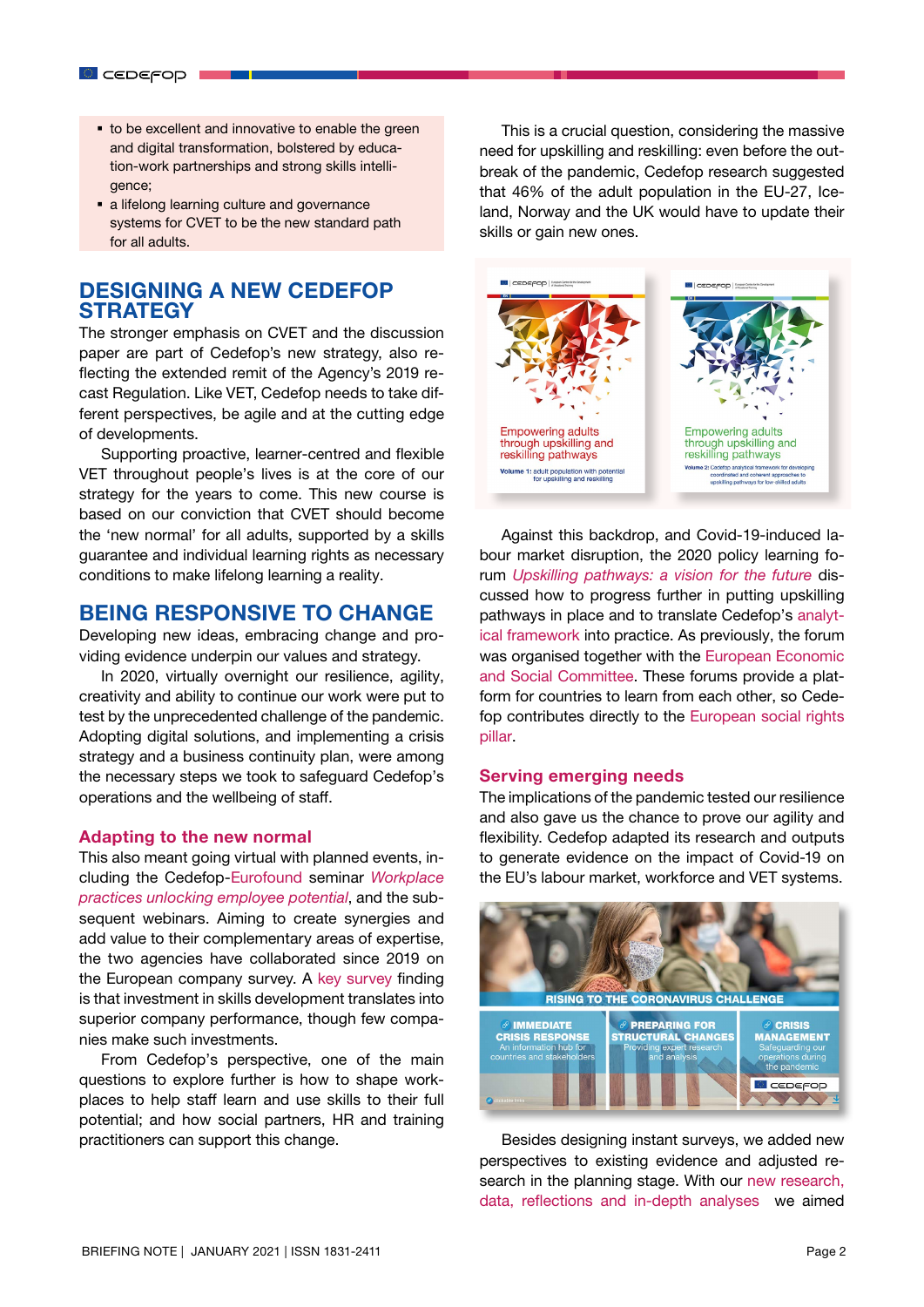to assist policy-makers and social partners as they prepare for a new reality. Involving our networks and adopting new working methods to tap the combined potential of our teams has proved valuable.

Coordinated by Cedefop, the international survey on *[Career guidance policy and practice in the pan](https://www.cedefop.europa.eu/en/publications-and-resources/publications/4193)[demic](https://www.cedefop.europa.eu/en/publications-and-resources/publications/4193)* examined the potential role of guidance in recovery policies. This initiative demonstrates how Cedefop's collaborative efforts with EU and international organisations can lead to increased efficiency gains for us and the support we provide to countries.



## COMBINING CONTINUITY AND INNOVATION

Countries are planning their follow-up to the new EU VET and skills policy amidst the pandemic. For Cedefop it is also the first year to translate its new strategy into practice. Based on the policy framework and its own strategy, Cedefop's work programme 2021 is characterised by continuity, innovation and flexibility.

#### Reinforcing skills intelligence

The 2020 EU skills agenda makes a clear case for strengthening skills intelligence and making it more relevant for individuals. A high-level Cedefop event in April will contribute to taking this issue forward.

Cedefop will shape a new generation of skills intelligence, more effectively informing VET and skills policy and delivery, employment and guidance services, and people's decisions. This will include interinstitutional cooperation, notably on [Cedefop's online](https://www.cedefop.europa.eu/en/data-visualisations/skills-online-vacancies) [vacancy analysis tool](https://www.cedefop.europa.eu/en/data-visualisations/skills-online-vacancies), which has attracted substantial interest from our stakeholders. Together with [Eurostat](https://ec.europa.eu/eurostat), we will develop this tool further, to inform smart European statistics, and refine the methodology through cooperation with EU and international partners.

#### BOX 2. TAKING SKILLS INTELLIGENCE FORWARD

Getting the future right: towards smarter and people-centred skills intelligence, 13 April 2021 This Cedefop high-level conference will discuss how:

- **to advance skills intelligence to understand better** the challenges that digital, green, demographic and other megatrends pose to labour markets;
- to contextualise labour market skills intelligence better, making it more relevant and timely to support people's decisions on education and training, up- and reskilling, job transitions and career development.

#### Digging deeper into VET qualifications

Changes in occupations and work, more job transitions, 'borderless' learning and a need for lifelong skills development also require deeper understanding of VET qualifications. As a result of a recent study, Cedefop will propose a methodology to help compare VET qualifications across borders. The findings will be presented in a publication and discussed in a workshop with policy-makers, social partners and researchers.

To support exploratory work under the VET recommendation, Cedefop's analysis of VET content changes and combinations of technical and transversal skills will contribute to the initiative on European vocational core profiles. A new study will consider how micro-credentials are used for labour-market-oriented VET and skilling at work, examining how the learning outcomes approach can help make them transferable and stackable, to support lifelong learning.

## Promoting CVET as a path for jobs and life

The pandemic has amplified the need for upskilling and reskilling. Increasing training offers is not enough; it takes systematic and coordinated approaches to empower low-skilled adults to engage in lifelong upand reskilling.

In 2021, Cedefop will continue to support countries' efforts to make upskilling pathways a reality. A report with country case studies based on Cedefop's analytical framework will inform its further work with the Commission, national authorities and social partners. To provide more targeted support, Cedefop will conduct in-depth reviews of Member State approaches to upskilling pathways. This will form the basis for further policy learning activities.

The need to promote upskilling and reskilling for all calls for systematic CVET as a path for jobs and life, as pointed out in the Cedefop-ETF discussion paper.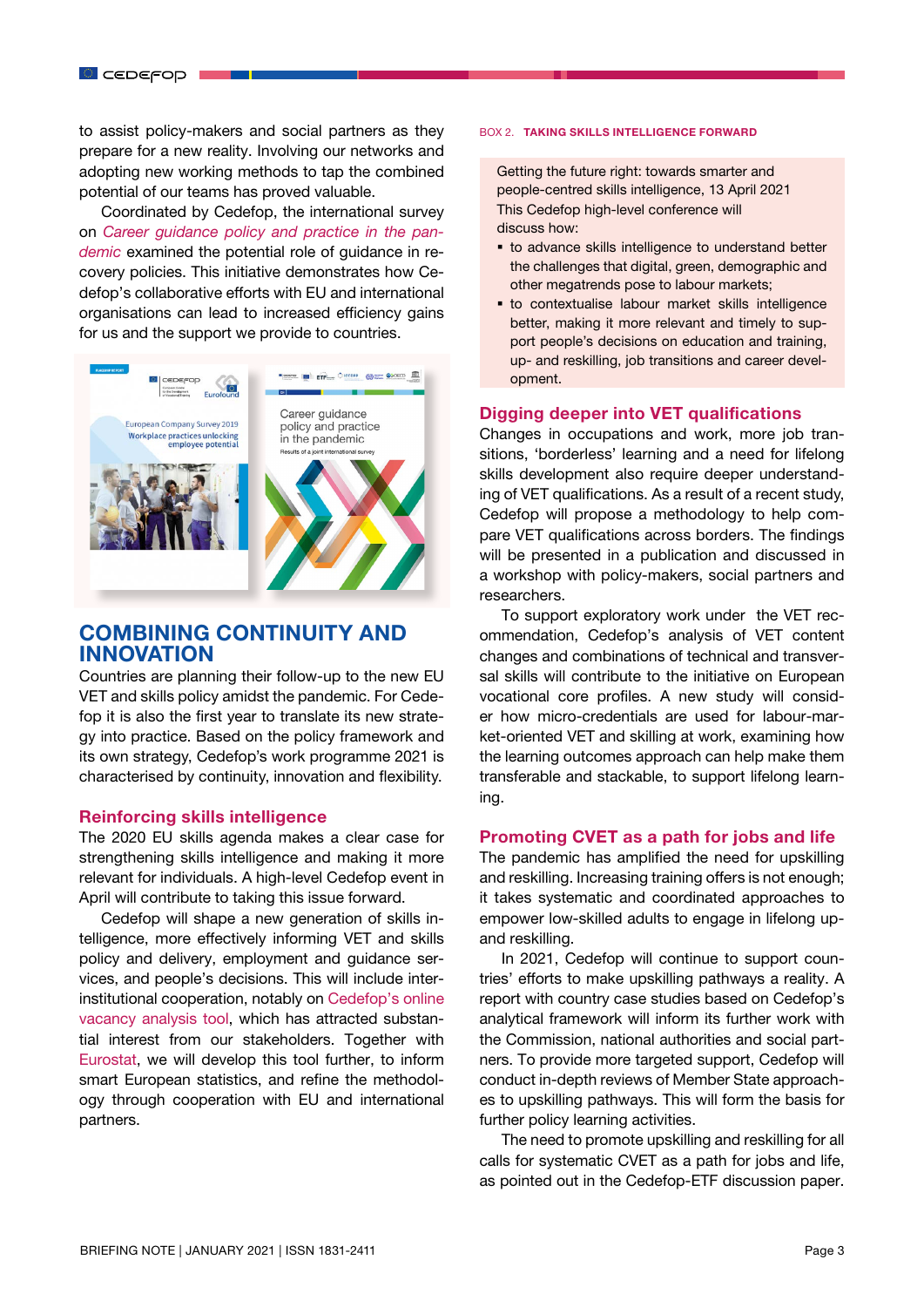This requires integrated approaches, comprising career guidance, validation of non-formal and informal learning, (non)financial incentives, outreach policies and other supporting measures. It includes professional development of guidance practitioners, VET teachers, trainers and mentors. Closely connecting work in these areas will reinforce the case for comprehensive and coordinated support to increase engagement in continuing training.

## Going greener

Greening our economy means people acquiring adequate skills and institutions reducing their environmental footprint. These twin goals are apparent in our core business and in our institutional objectives.

Following earlier [work on green skills](https://www.cedefop.europa.eu/en/events-and-projects/projects/skills-green-economy), we will add a new forecast scenario to assess how the new policies to reach European Green Deal targets are likely to affect labour markets and specific sectors. Ultimately, our data will support policy-makers, social partners and enterprises in shaping their skills strategies.

We will pool our expertise on green skills and apprenticeships, complementing the renewed European alliance for apprenticeships in the work on one of its core themes. Green skills will also be at the centre of the 2021 Cedefop[-OECD](https://www.oecd.org/) symposium on apprenticeships, a platform to exchange research and policy lessons from around the globe.

Cedefop will deploy an energy efficiency strategy to minimise its own environmental impact. Indicators of our current internal environmental management system are integrated into our overall performance measurement. The new strategy will enable more detailed monitoring of our environmental footprint.

#### Interacting more closely with our partners

With our new interactive web portal in place, we will be able to target our information better to different user needs. Access points will allow retrieving thematic and country-based information that interlinks results and data sets from related activities across our portfolio. This approach will also underpin our interactive tools, data visualisations and databases.

The portal, and the increasing use of virtual events and communication tools, will allow closer collaboration with our stakeholders. This will also enable us to reflect better the tripartite nature of VET. For selected themes, advisory groups with Management Board members will ensure our outcomes are jointly shaped with our key stakeholders and reflect their views and needs.

Cooperation with other organisations in our core business is mutually beneficial and aids Cedefop's

efficiency and effectiveness. In 2021, our regular joint work with the ETF and Eurofound will focus on: qualifications; monitoring countries' progress in VET priorities; skill intelligence; skills development in the platform economy; and the follow-up to the European company survey, particularly the analysis of the additional enquiry on the Covid-19 impact.

Collaboration with EU agencies also benefits our performance and administrative processes. This leads to increased efficiency gains through shared services in areas such as data protection with [ENISA](https://www.enisa.europa.eu/) or disaster recovery for ICT systems with [EUIPO](https://euipo.europa.eu/ohimportal/en).

#### Being well-run and efficient

As we are moving into the second year of the pandemic, the environment in which Cedefop operates remains uncertain. However, within the given budget limitations, our work plan provides for flexibility to adjust to demands that might arise from the evolving policy framework or other unpredictable developments.

Cedefop will continue to pursue its digitalisation programme to increase effectiveness and offer safe, flexible and smart working conditions to our highly qualified staff. Promoting a culture of collaboration, knowledge-sharing, learning and competence development will be at the core of our talent management. We are committed to the highest standards of ethics, integrity and compliance.

As our performance indicators demonstrate, 2020 was another successful year for Cedefop, against all odds. The 100% budget execution is just one of the proofs. Cedefop not only accomplished but also exceeded its workplan by flexibly tailoring its work to provide targeted, up-to-date and real-time evidence.

Applying state-of-the art technology, we secured high interest and increased participation in our webbased events. Participants' positive feedback confirms that using virtual and hybrid events in the future will aid our outreach to the wider VET community.

As evident from our achievements in 2020, we did not only prove our agility and flexibility in responding to socioeconomic developments and emerging challenges. We also manifested our role as a proactive central provider of intelligence for EU policies on VET, skills and qualifications. Our 2021 work programme includes activities along the value chain to support VET, skills and qualifications policies in close collaboration with the Commission, Member States, social partners and other stakeholders: Cedefop will remain an incubator of ideas and a platform for policy learning; a provider of sound research and analyses, and a valuable partner in policy implementation.